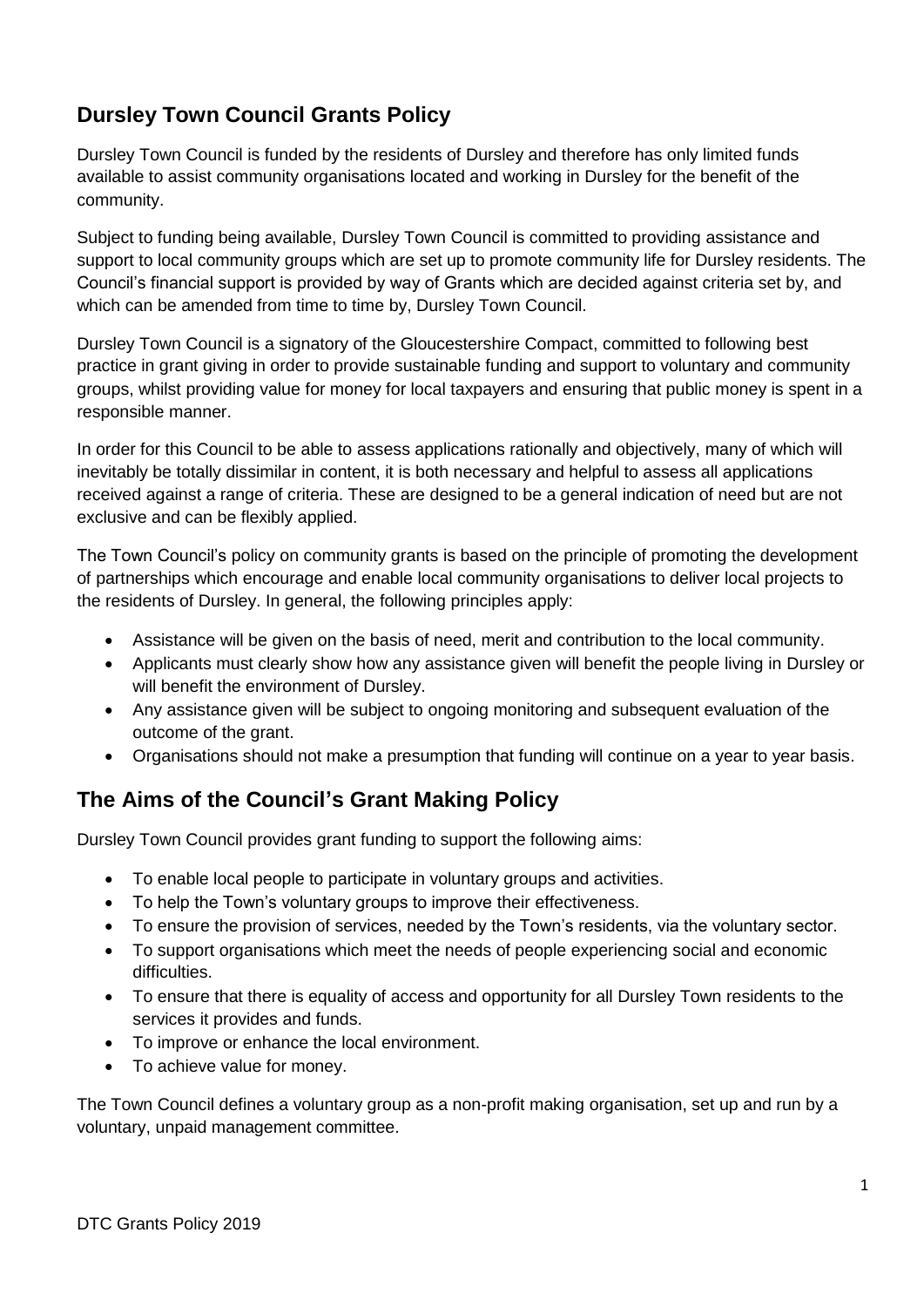## **The Grants Process**

To apply for a Town Council grant you must be a charity, community group or local voluntary organisation with a constitution and dedicated bank account, operating or providing a service to the community in Dursley. All funding requests must use our application form and applicants should provide all information requested.

The amount of money available for small grants varies each year, depending on the overall council budget. In 2018/19 the small grants budget was £5,000 and the average grant award was £558. In 2018/19, £21,735 was awarded as revenue grants to support the running costs of organisations providing a significant community service to Dursley. In addition to the revenue and small grants, two urgent grant requests were approved with a total of £1,250 awarded.

Dursley Town Council supports a wide variety of grants which have been used to fund both revenue and capital projects, core costs and specific project work. Dursley Town Council particularly welcomes applications from small or newly formed groups and those that have not applied to us before.

## **Dursley Town Council uses the following criteria to decide on grant applications:**

- Whether the group/project has followed our grants process and meets our requirements and grant giving policy.
- Level of benefit to Dursley and the impact the grant will make.
- Evidence of a well managed group including previous experience and track record.
- Financial sustainability and viability of group and/or project.
- Evidence of partnership working.
- Evidence that funding has been sought from other sources and the level of match funding available.
- Evidence of compliance with previous grant award conditions.

### **Dursley Town Council will not fund the following:**

- Organisations that do not provide a service to the community in Dursley.
- Individuals or appeals supporting an individual.
- General appeals.
- Statutory organisations or the direct replacement of statutory funding.
- Political groups or activities promoting political beliefs.
- Religious groups where funding is to be used to promote religious beliefs.
- Arts & sports projects with no community or charitable element.
- Medical research, equipment or treatment.
- Animal welfare.
- Projects that may take place before an application can be decided.
- Organisations that have a closed or restricted membership.
- Equipment or other costs that have already been purchased or incurred prior to the application being considered.

## **Grant Types**

Dursley Town Council provides 3 types of grant funding, so that it can provide the most sustainable support to a broad range of local voluntary and community groups.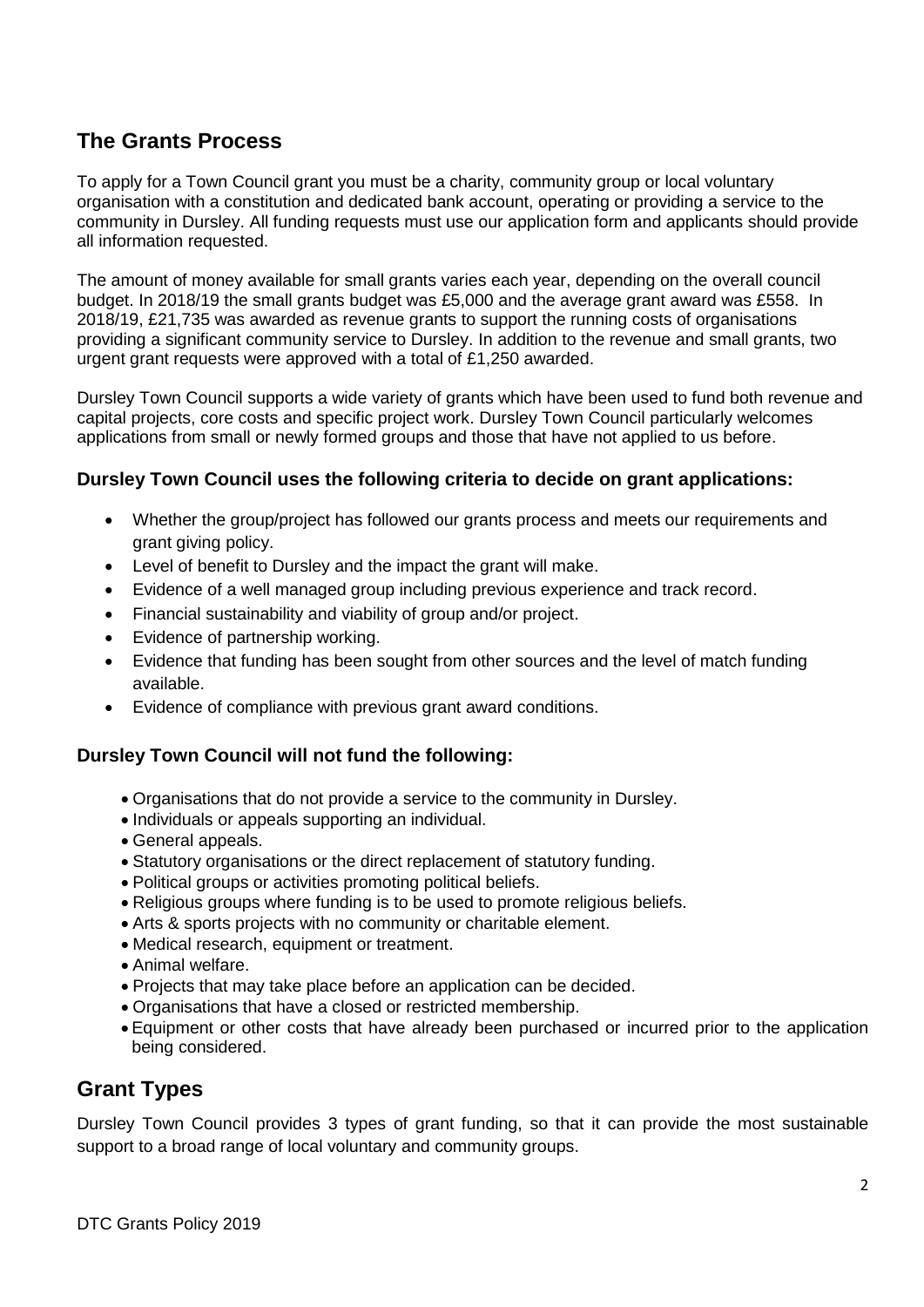## **Small grants**

These grants are usually for less than £500 and are normally offered on a one-off basis to support a particular project, event, activity or the purchase of equipment. They are also open to new groups wishing to start up and receive a small contribution towards their running costs.

#### **Revenue grants**

These grants are available to community organisations which provide a significant service to the community. They are given to support the groups' normal running costs and can also be used to fund salaries or for match funding to other funding bodies. In principal revenue grant funding, can be awarded for up to 3 years. These grants are dependent on an annual review when the continuation of the grant will be considered in respect of any change in the circumstances of either the applicant or the Town Council.

Groups wishing to receive a revenue grant need to complete an application form and provide additional supporting information. A council representative may hold a meeting with the group to discuss its needs and the level of Town Council support requested. Groups in receipt of a revenue grant will need to complete an annual monitoring form and may be asked to attend a review meeting to ensure that funding continues to meet the Town Council's priorities. Groups receiving a revenue grant will be given 6 months notice of any change to their grant funding arrangements.

### **Urgent grants**

In exceptional circumstances Dursley Town Council will consider applications for urgent funding. Groups wishing to apply must complete an application form which will be considered at the next available full council meeting. A covering letter should explain the reason for urgency.

## **The application process**

Groups must apply for funding using the appropriate application form between 1<sup>st</sup> April and 31<sup>st</sup> August each year.

Grant application forms can be downloaded from the Council's website or are available from the office. The office can also provide assistance to any group having difficulties completing the application form.

Grant applications will only be considered if all sections of the form are completed and appropriate supporting information/evidence is supplied where requested.

All valid grant applications will be assessed and presented to the Policy & Finance committee for consideration in October of each year and ratified at the November Council meeting. All applicants will usually be notified of Council's decision before mid-December.

### **Payment timetable**

Successful applicants for small grants will receive their award in the November / December of the year of application.

Applicants for revenue grants will receive funding in the financial year following their application, with payment being made in April/May.

Successful applicants for urgent grants will normally receive payment within 1 month of the grant decision.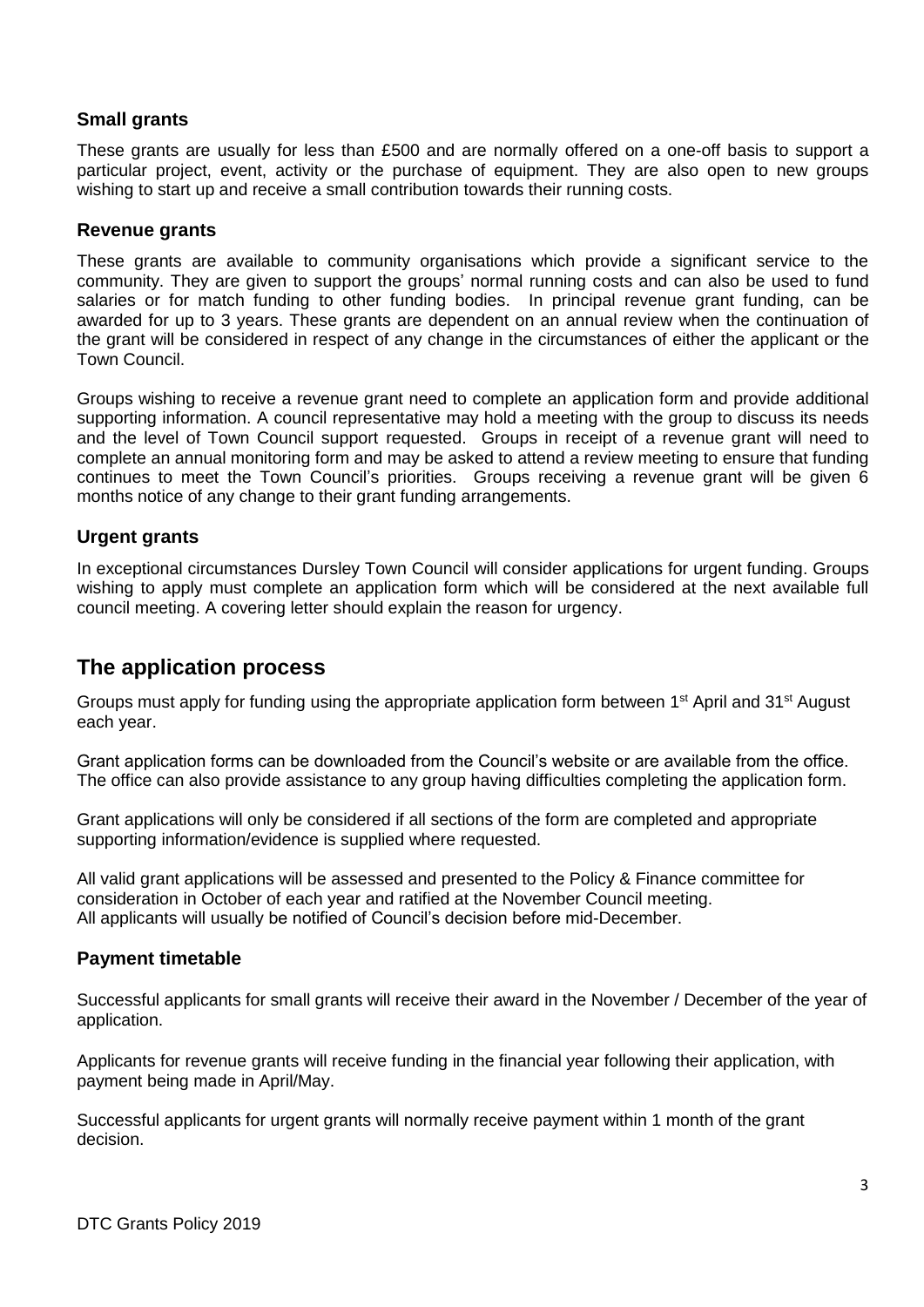In some circumstances the payment date(s) may differ and this will be set out in the grant award confirmation letter.

Grants will only be paid by BACS payment, made out to the bank account of the named organisation.

### **Monitoring and reporting requirements**

It is a condition of the grant to fill in the evaluation form provided. Failure to do so will affect any future grant funding applications.

Groups are expected to provide Dursley Town Council with written evidence of what the money has been spent on and the benefit it has brought to the people of Dursley. Such evidence of how the money has been spent should include copies of invoices and receipts, plus attendance numbers, photos, press clippings, etc. where applicable. This information should be submitted within 1 month of the event/project end or by the end of February each year whichever is sooner, so that it can be reported at the Annual Town Meeting.

## **General grant conditions**

- Small grants are awarded on an annual basis and an award made this year is not an indication that funding will be continued in other years.
- The grant can only be used for the purpose stated in the application and the Council reserves the right to reclaim any grant not being used for the specified purpose of the application. However, if a group wishes to change the purpose of the grant they must seek approval by writing to the Council who will consider whether or not to approve the change.
- Applications for projects where the work has already been completed will not be considered.
- We will not support grants for the repayment of loans or cost of services, equipment or provisions in anticipation of a grant.
- Small grants must be spent within 1 year of award. Any unspent monies left after this time must be returned.
- Organisations are responsible for ensuring that they are in compliance with all applicable legal and statutory requirements (including those relating to health and safety and equalities).
- Should for any reason the organisation disbands or the project is not completed the Council may ask for all or part of the monies to be paid back.
- Acknowledgement of the financial support received from the Council is required on documentation and any promotional material, including websites.
- In order to receive payment organisations/groups must have a bank account into which grants can be paid; payments will not be made to private individuals.
- Only one application per year will be accepted from any organisation.
- All successful applicants must complete an evaluation form within the stated time periods.

Additional grant conditions may also be attached to any funding from Dursley Town Council and these will be set out in the award confirmation letter.